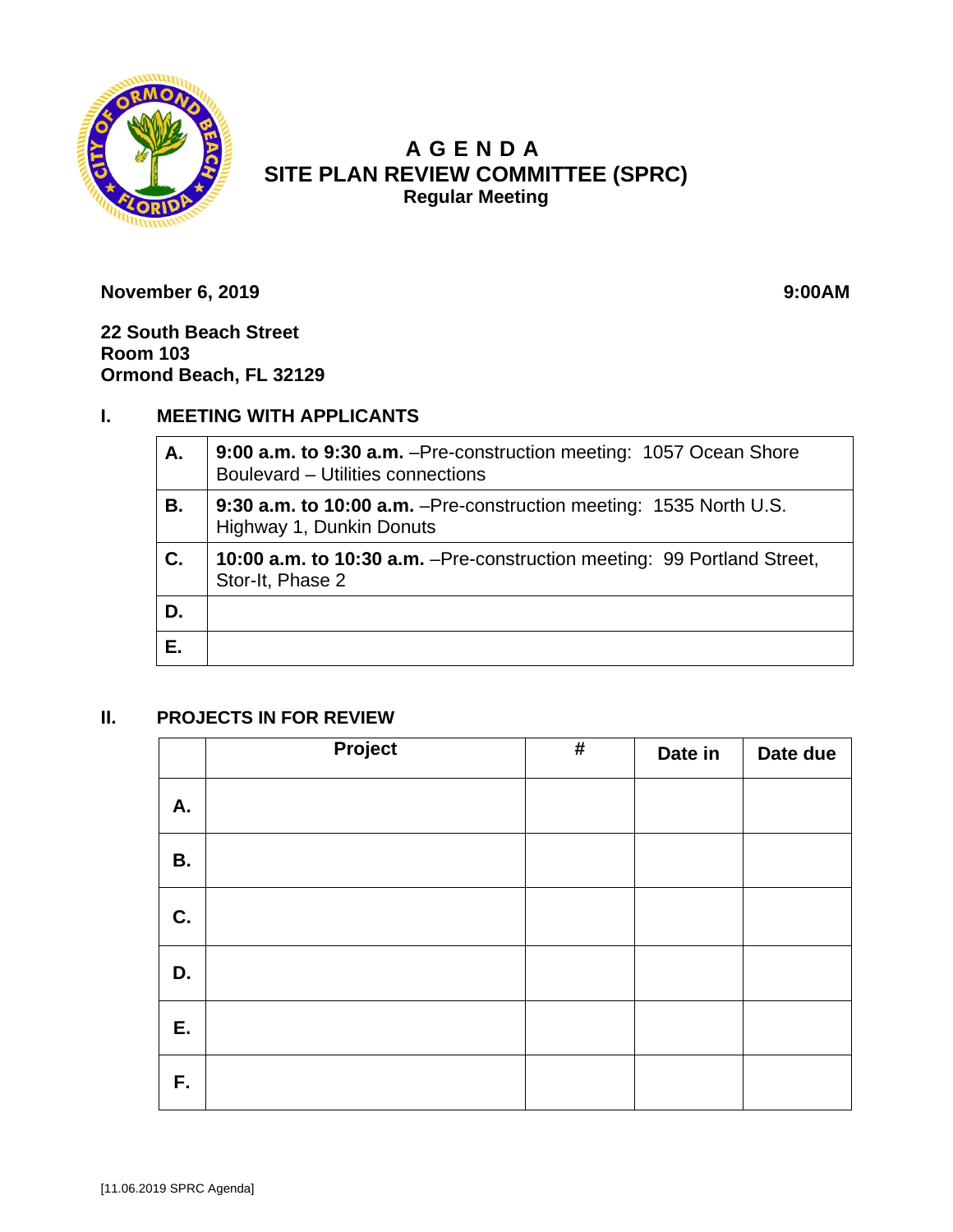### **III. APPROVAL OF THE MINUTES**

**A.** October 30, 2019

### **IV. DISCUSSION ITEMS**

| А. | Re-paving at a portion of the Trails shopping center |
|----|------------------------------------------------------|
| В. |                                                      |

# **V. PROJECTS UNDER CONSTRUCTION**

|     | Project                                   | % Complete |
|-----|-------------------------------------------|------------|
| 1.  | 101 Town & Country Lane                   | 30%        |
| 2.  | 589 South Yonge Street                    | 98%        |
| 3.  | 783 North U.S. Highway 1                  | 50%        |
| 4.  | <b>Antares of Ormond Beach</b>            | 2%         |
| 5.  | Breakaway Trails Ground Storage tank      | 80%        |
| 6.  | <b>Broadwater Bridge</b>                  | 90%        |
| 7.  | Coolidge Avenue Office/Warehouse          | 15%        |
| 8.  | Dunkin Donuts, 1190 Ocean Shore           | 0%         |
| 9.  | <b>Extended Stay America</b>              | 2%         |
| 10. | Granada Plaza sewer improvements          | 75%        |
| 11. | <b>Granada Pointe</b>                     | 98%        |
|     | HOME <sub>2</sub>                         |            |
| 12. | Independence Recycling of Volusia         | 95%        |
| 13. | Lynnhurst sewer improvements              | 0%         |
| 14. | Modern Wash/Cloud 10                      | 0%         |
| 15. | Oceanside Golf and Country Club (seating) | 50%        |
| 16. | <b>Ormond Beach Surf Style</b>            | 90%        |
| 17. | Ormond RC, Building 1C                    | 65%        |
| 18. | Pineland Trail re-alignment               | 80%        |
| 19. | <b>Salty Church</b>                       | 5%         |
| 20. | <b>Security First</b>                     | 90%        |